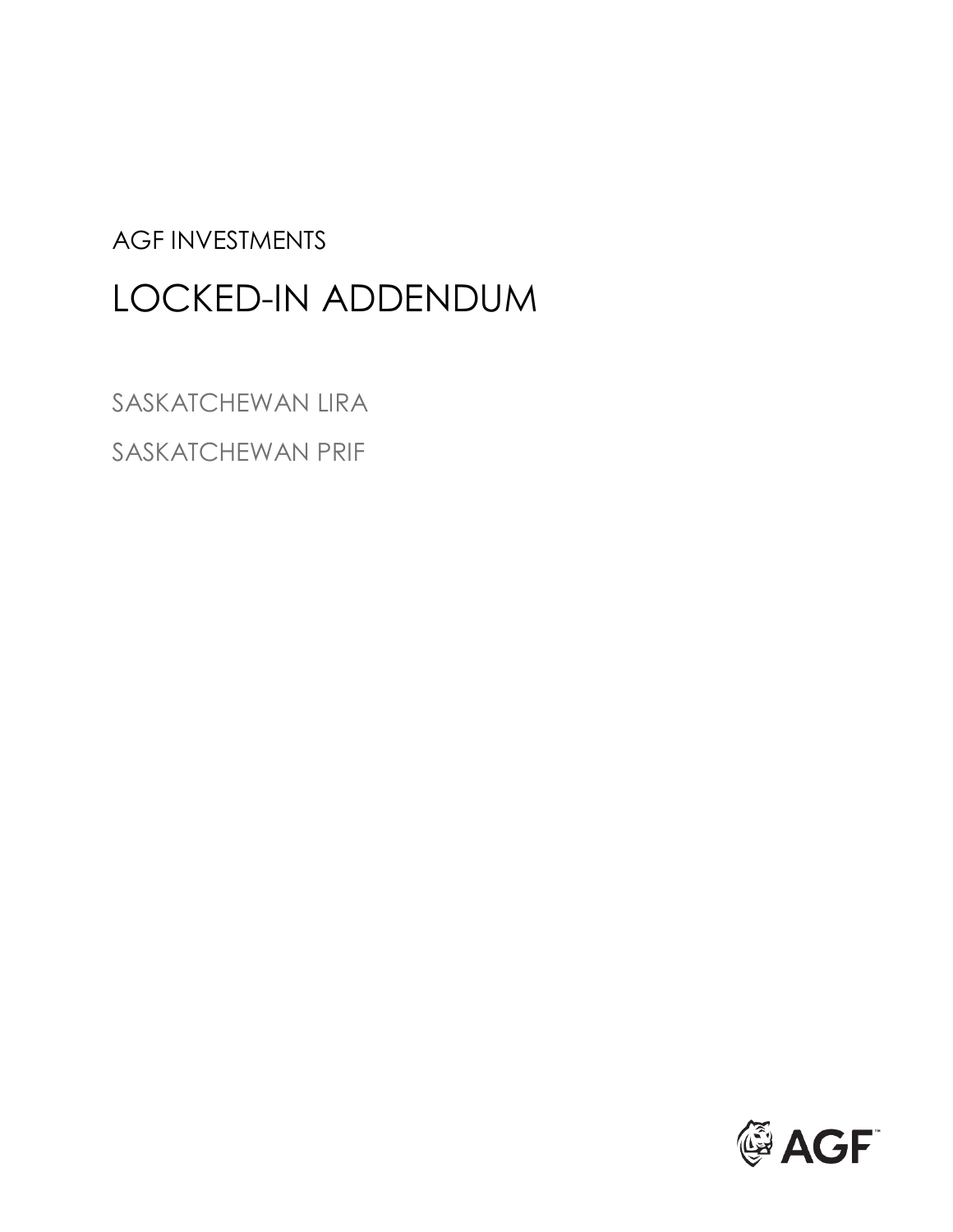## LOCKED-IN RETIREMENT ACCOUNT FOR SASKATCHEWAN

## ADDENDUM

## **SUPPLEMENTARY AGREEMENT ESTABLISHING A LOCKED-IN RETIREMENT ACCOUNT UNDER THE AGF RETIREMENT SAVINGS PLAN**

 **with AGF Investments Inc. as agent (the "Agent") for B2B Trustco as trustee and issuer (the The owner of the Plan (also referred to as the "Annuitant") named in the application form completed by the Annuitant has established an AGF Retirement Savings Plan (the "Plan") "Trustee"), which has received funds originating from a registered pension plan governed by the provisions of the** *Pension Benefits Act, 1992* **(Saskatchewan) (the "Act") and regulations thereunder. In accordance with the Act, regulations and the declaration of trust governing the Plan and except as otherwise may be permitted or provided for under the Act and regulations from time to time, the following forms part of the terms and conditions applicable to the funds, which are binding upon the Annuitant and the Trustee and their respective successors and assigns effective from the time of the transfer of the funds to the Plan.** 

#### **1. DEFINITIONS:**

 same meaning as in the AGF Retirement Savings Plan. In addition, the following terms shall have the meaning indicated: In this Agreement, all capitalized terms not otherwise defined herein shall have the

- $1.1$ "Financial institution" means the underwriter, depositary of issuer of a Prescribed RIF or LIRA;
- 1.2 **"Life annuity contract"** means an arrangement that (i) complies with the amount of the pension, (iii) is made with an insurance business, and (iv) under pension not later than the end of the calendar year in which the person who is relevant provisions of the *Income Tax Act* (Canada), (ii) does not take into account the sex of the person or the co-annuitant, if any, in determining the which the insurance business guarantees the payment of a non-commutable to receive the pension attains the age of 71 years where money is being transferred from a LIRA, being a pension that will not commence before that person attains the age of 55 years, or, if that person provides evidence to the satisfaction of the Financial institution that the plan or any of the plans from which the money was transferred provide for payment of the pension at an earlier age, that earlier age;
- 1.3 **"Locked-in retirement account"** or **"LIRA"** means an RSP that meets the prescribed conditions of the Act and the Regulation;
- 1.4 **"Pooled retirement income account contract"** means a contract that meets the requirements set out in section 17 of the *Pooled Registered Pension Plans (Saskatchewan) Regulations.*
- the requirements set out in section 16 of the *Pooled Registered Pension Plans*  1.5 **"Pooled retirement savings account contract"** means a contract that meets *(Saskatchewan) Regulations.*
- 1.6 1.6 **"Prescribed RIF"** means a retirement income arrangement, known as retirement income fund, that is a RIF and that meets the conditions set out in section 29.1 of the Reaulation:
- $17$ **"Regulation"** means all regulations adopted pursuant to the Act, as same may be amended from time to time;
- 1.8 **"RIF"** means a retirement income fund within the meaning of the *Income Tax Act* (Canada) that is registered under that act;
- 1.9 **"RSP"** means a retirement saving plan within the meaning of the *Income Tax*  Act (Canada) that is registered under that act;
- 1.10 **"Spouse"** shall have the meaning assigned to such term under the Act but does not include any person who is not recognized as a Spouse or commonlaw partner for the purposes of any provision of the *Income Tax Act* (Canada) respecting RSPs;
- 1.11 **"Transfer"** means the transfer referred to in the Preamble hereto.
- **Locking-in provisions:** Subject to section 3 herein, all money that is the subject of the Transfer, including all investment earnings thereon but excluding all fees, charges, expenses and taxes charged to this Plan, shall be used to provide or ensure a pension that would, but for the Transfer or any previous transfers, be required or permitted by the Act. The Annuitant shall not be allowed to make any additional contribution, and no money which is not locked in may be transferred or otherwise held under this Plan.
- **3. Permitted transfers and withdrawals:** No transfer of all or any part of the money or assets held under this Plan is permitted including interest, gains and losses, unless such transfer is made to one of the following:
	- $3.1$ to another LIRA on the conditions set out in section 29 of the Regulation;
	- 3.2 to purchase a Life annuity contract, as stipulated at paragraph 146(1) of the *Income Tax Act* (Canada);
	- 3.3 to a registered pension plan on the conditions referred to in section 32(2) (a) of the Act;
	- 3.4 to a RIF on the conditions set out in section 29.1 of the Regulation;
	- 3.5 to a Pooled retirement savings contract on the conditions set forth in section 29 of the Regulation; or
	- 3.6 to a Pooled retirement income contract on the conditions set forth in section 29 of the Regulation.

 instructions from the Annuitant to that effect, but shall be conditional upon the with this Plan to the extent of the transfer. Notwithstanding the above, the Trustee Such transfer shall be made after receipt by the Trustee or the Agent of written Trustee being satisfied that the conditions for transfer set out at section 5 hereof are fulfilled. Once the transfer is completed in compliance with all conditions relating thereto, the Trustee and the Agent shall be released from any liability in connection shall never be obliged to refund in advance the investments held under the Plan for purposes of transfer and may, at its entire discretion, either (i) delay the requested transfer accordingly, or (ii) where such investments consist of identifiable and transferable securities, effect the transfer by the remittance of such securities.

No withdrawal, commutation or surrender of money held under this Plan is permitted, except:

- (i) where the amount is required to be paid to the Annuitant to reduce the amount of tax otherwise payable under Part X.1 of the *Income Tax Act*  (Canada), or
- Annuitant may elect to withdraw the money held under this Plan either by way specify in writing; or (ii) where a physician certifies that, due to mental or physical disability, the life expectancy of the Annuitant is shortened considerably, in which event the of a lump sum or a series of payments for a fixed term, as the Annuitant will
- (iii) notwithstanding anything herein to the contrary, but subject to the following paragraph, the Annuitant may withdraw as a lump sum the assets in the LIRA where the balance of the assets in the LIRA do not exceed an amount mentioned in subsection 39(1) of the Act; the Trustee shall not permit a withdrawal pursuant to the preceding paragraph unless the Trustee is satisfied that the Annuitant has no other locked-in assets.

The transfer referred to in subsections 3.4 or 3.6 hereof or the withdrawal referred to at subsection (ii) hereof are subject to the further condition that if the Annuitant has a Spouse, the Spouse must have waived his or her entitlement to a joint life pension in the manner prescribed by Regulation and satisfactory evidence thereof must be provided to the Trustee.

- **4. Residency:** the Annuitant may withdraw as a lump sum the money held under this Plan, if:
	- (i) the Annuitant has a written determination from the Canada Revenue Agency ("CRA") to be a non-resident of Canada for the purposes of the *Income Tax Act* (Canada),
	- (ii) the Annuitant has not resided in Canada for at least two consecutive years,
	- (iii) where the Annuitant provides the Trustee or the Agent with a copy of CRA's written determination of non-residency.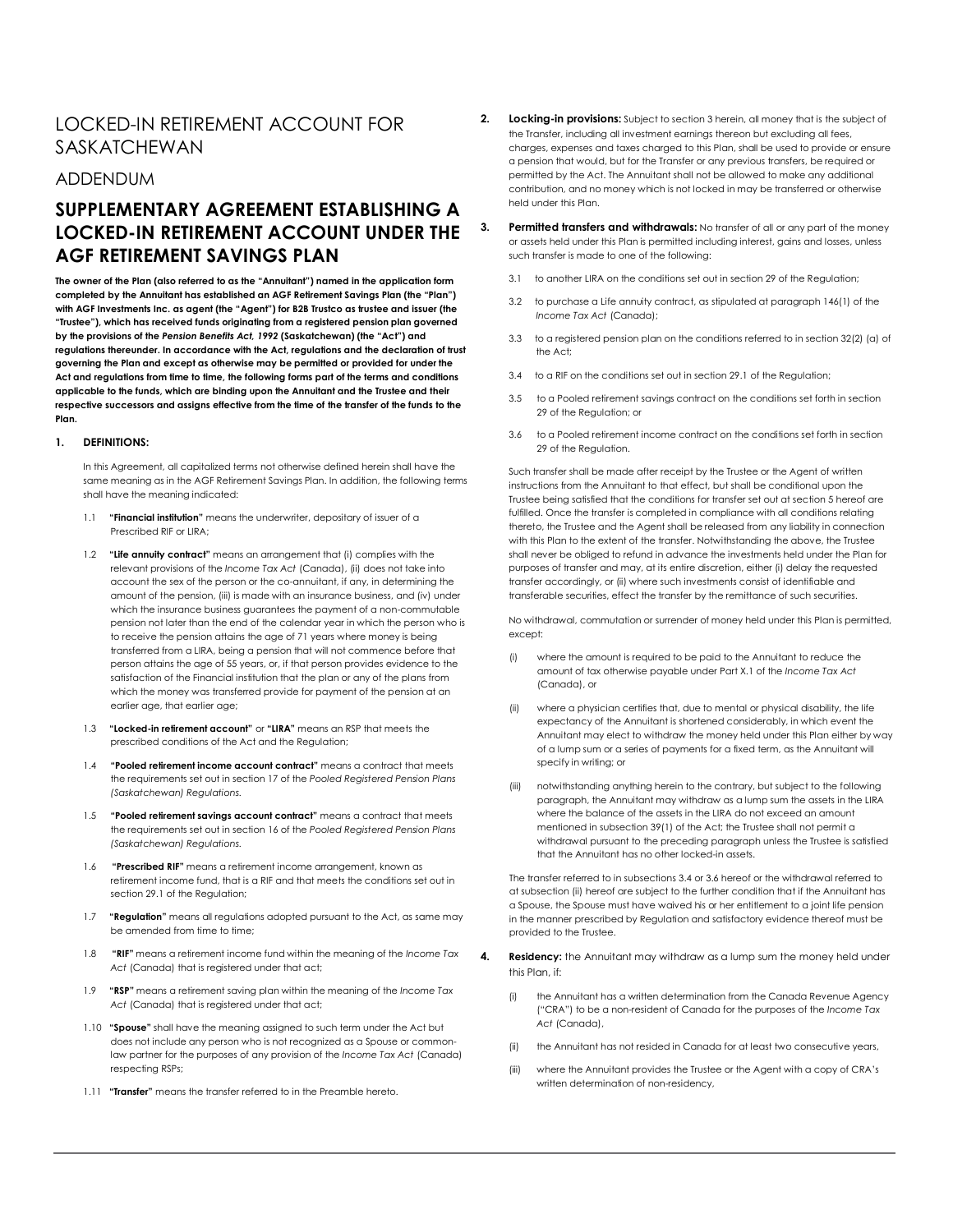- (iv) the Annuitant completes and files with the Trustee or Agent a certificate of non-residency as required by the Regulation, and
- (v) if the Annuitant has a spouse, the Annuitant obtains the spouse's consent to withdrawal and waiver of entitlements, in a manner prescribed by the Regulation. Satisfactory evidence thereof must be provided to the Trustee or the Agent.
- **5. Improper payments:** Should any money or assets held under this Plan be paid out contrary to the Act, the Regulation or this Agreement, the Trustee will provide or ensure the provision to the Annuitant of a pension in an amount that would have been provided had the money not been so paid out.
- **Conditions for transfer:** Before transferring any money from this Plan to another Financial institution, the Trustee shall advise the transferee Financial institution in writing of the locked-in status of the money being the object of the transfer and shall make the transfer subject to the compliance with the conditions set forth in section 29 of the Regulation. Where the Trustee does not comply with any one of the above conditions, if the transferee Financial institution fails to pay the money transferred in the form of a pension or in the manner required or permitted by the Act or the Regulation, the Trustee shall provide or ensure the provision to the Annuitant of a pension in an amount equal to the pension that would have been provided had the money not been paid out or transferred contrary to the provisions of the Act or the Regulation.
- **7. Investments:** The money and assets held under this Plan shall be invested by the Trustee, either directly or through the Agent, in the manner provided in the Declaration of Trust creating the AGF Retirement Savings Plan. All investments of money or assets held under this Plan must comply with the rules for the investment of RSP money contained in the Income Tax Act (Canada) and the regulations thereunder.
- this Plan is void. **8. Exemption from seizure:** The money and assets held under this Plan may not be assigned, charged, alienated or anticipated and shall be exempted from execution, seizure or attachment, except to the extent provided by law. Any transaction purporting to assign, charge, alienate or anticipate the money or assets held under
- **9.** Requirement form of pension: The pension to be provided to the Annuitant must not be established in a manner that differentiates on the basis of the sex of the Annuitant, unless the Annuitant can provide to the Trustee satisfactory evidence that such differentiation would be allowed in the circumstances. Such pension must, where the Annuitant was a member of the plan from which the assets in this Plan were transferred and such Annuitant has a Spouse on the date at which the pension commences be a joint pension that complies with section 34 of the Act, unless the Spouse of the Annuitant waives his or her entitlement in the manner prescribed by the Act and the Regulation and satisfactory evidence thereof is given to the Trustee.
- **10. Compulsory transfer:** The money and assets held under this Plan shall be affected to a permitted transfer as provided at section 3 hereof before the end of the calendar year in which the Annuitant attains the age of 71 years, at the choice of the Annuitant as specified in writing. However, if the Trustee has not received from the Annuitant the necessary documentation to start a pension or effect such transfer, within 90 days prior to the end of the calendar year in which the Annuitant attains the age of 71, the Trustee shall, at his entire discretion, either purchase an immediate Life annuity contract for the Annuitant, in compliance with subsection 3.2 hereof, or transfer the balance of this Plan to a RIF for the Annuitant, as defined in section 29.1 of the Regulation.
- **11. Death of the Annuitant:** Should the Annuitant die before the commencement of the pension and not be survived by his or her Spouse, then notwithstanding any other provision of this Agreement, the money and assets held under this Plan shall be payable by way of lump sum to any beneficiary lawfully designated to receive same or, in the absence of such designation, to the estate of the Annuitant. Such payment shall be effected after receipt by the Trustee of satisfactory evidence of the Annuitant's death and of entitlement to the funds in question. If on the death of such Annuitant, the Annuitant has a Spouse, the surviving spouse may elect to receive the money held under this Plan as a lump sum payment or may elect to transfer the money held under this Plan to one of the following:
	- 11.1 another plan that permits the transfer, if any payment from the other plan is a payment that would otherwise be required by this Act;
	- 11.2 a prescribed RRSP;
- 11.3 an insurance company to purchase a deferred pension that is not commutable and that will not commence earlier than the earliest day on which the pension could have commenced pursuant to the plan;
- 11.4 a pooled registered pension plan within the meaning of The Pooled Registered Pension Plans (Saskatchewan) Act; or
- 11.5 any other prescribed retirement plan that is registered pursuant to the Income Tax Act (Canada).

If such election is not made within 180 days following the day on which proof of death of the Annuitant is provided to the Trustee, the surviving spouse will be deemed to have elected to receive a lump sum.

- 12. **Spousal relationship Breakdown:** Notwithstanding any contrary provision of this Agreement, this Plan shall be subject, mutatis mutandis, to the provisions of Part IV of the Act relating to marriage breakdown.
- **13. Representations and warranties of the Annuitant:** The Annuitant represents and warrants to the Trustee the following:
	- 13.1 that an entitlement to receive a pension under a pension plan governed by the Act is vested in him/her;
	- 13.2 that he/she is entitled to effect a transfer of his/her pension entitlements pursuant to the Act;
	- 13.3 that the funds transferred herein are locked-in funds resulting directly or indirectly from the commuted value of the Annuitant's pension entitlements and are transferred herein pursuant to the Act or the Regulation; and
	- 13.4 that the provisions of the pension plan do not prohibit the Annuitant from entering in this Agreement and, in the event that such prohibition does exist, the Trustee shall not be liable for the consequences to the Annuitant of executing this Agreement nor for anything done by the Trustee in accordance with the provisions hereof.
- 14. Representations and warranties of the Trustee: The Trustee represents and and this Agreement, including any amendments thereto, has been filed with the warrants to the Annuitant that a specimen certified copy of Retirement Savings Plan Superintendent of Pensions for Saskatchewan, that same was approved by the Superintendent and that such approval has not been revoked.
- 15. **Governing terms:** The money which is the object of the transfer shall be held by the Trustee in accordance with the terms of the Retirement Savings Plan and the provisions of this Agreement, provided that in the event of any conflict between the provisions of the Retirement Savings Plan on the one hand and this Agreement on the other, the provisions of this Agreement shall prevail.
- 16. Governing law: This Agreement shall be governed by the laws of the province of Saskatchewan.
- **17.** Assigns: This Agreement shall be binding upon the parties hereto and their respective heirs, executors, administrators, successors and assigns.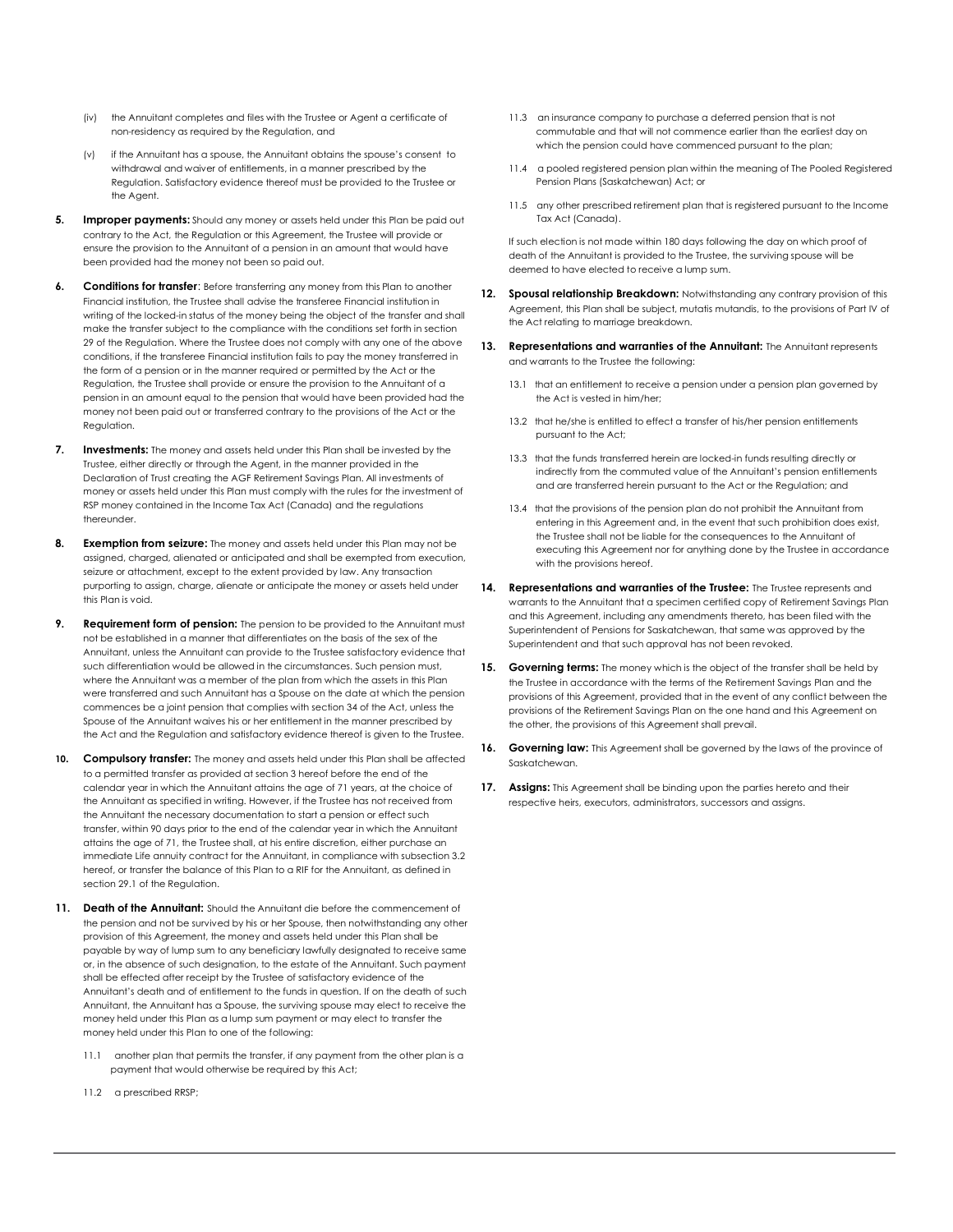## PRESCRIBED RETIREMENT INCOME FUND FOR SASKATCHEWAN

## ADDENDUM

# **SUPPLEMENTARY AGREEMENT ESTABLISHING A PRESCRIBED RETIREMENT INCOME FUND UNDER THE AGF RETIREMENT INCOME FUND**

 **with AGF Investments Inc. as agent (the "Agent" for B2B Trustco as trustee and issuer (the The owner of the Plan (also referred to as the "Annuitant") named in the application form completed by the Annuitant has established an AGF Retirement Income Fund (the "Plan") "Trustee"), which has received funds originating from a registered pension plan governed by the provisions of the** *Pension Benefits Act, 1992* **(Saskatchewan) (the "Act") and regulations thereunder. In accordance with the Act, regulations and the declaration of trust governing the Plan and except as otherwise may be permitted or provided for under the Act and regulations from time to time, the following forms part of the terms and conditions applicable to the funds, which are binding upon the Annuitant and the Trustee and their respective successors and assigns effective from the time of the transfer of the funds to the Plan.** 

#### **1. DEFINITIONS:**

 same meaning as in the AGF Retirement Income Fund. In addition, the following terms shall have the meaning indicated: In this Agreement, all capitalized terms not otherwise defined herein shall have the

- 1.1 **"Financial institution"** means the underwriter, depositary or issuer of a LIRA or RIF;
- 1.2 **"Fiscal year"** in connection with this Plan means a calendar year terminating on December 31;
- 1.3 **"Life annuity contract"** means an arrangement that (i) complies with the relevant provisions of the *Income Tax Act* (Canada), (ii) does not take into account the sex of the person or the co-annuitant, if any, in determining the amount of the pension, (iii) is made with an insurance business, and (iv) under which the insurance business guarantees the payment of a non-commutable pension not later than the end of the calendar year in which the person who is to receive the pension attains the age of 71 years where money is being transferred from a LIRA and, being a pension that will not commence before that person attains 55 years of age or, if that person provides evidence to the satisfaction of the financial institution that the plan or any of the plans from which the money was transferred provide for payment of the pension at an earlier age, that earlier age;
- 1.4 **"Locked-in retirement account"** or **"LIRA"** means an RSP that meets the prescribed conditions of the Act and the Regulation;
- 1.5 **"Pooled retirement income account contract"** means a contract that meets the requirements set out in section 17 of the *Pooled Registered Pension Plans (Saskatchewan) Regulations.*
- 1.6 **"Pooled retirement savings account contract"** means a contract that meets the requirements set out in section 16 of the *Pooled Registered Pension Plans (Saskatchewan) Regulations.*
- 1.7 **"Prescribed RIF"** means a retirement income arrangement that is a RIF and that meets the conditions set out in section 29.1 of the Regulation;
- 1.8 **"Regulation"** means all regulations adopted pursuant to the Act, as same may be amended from time to time;
- 1.9 **"RIF"** means a retirement income fund within the meaning of the *Income Tax*  Act **(Canada)** that is registered under that act:
- 1.10 **"RSP"** means a retirement saving plan within the meaning of the *Income Tax*  Act (Canada) that is registered under that act;
- 1.11 **"Spouse"** shall have the meaning assigned to such term under the Act but does not include any person who is not recognized as a Spouse or common-law partner for the purposes of any provision of the *Income Tax Act* (Canada) respecting RIF;
- 1.12 **"Transfer"** means the transfer referred to in the Preamble hereto;
- 1.13 **"Value of the Plan"** for purposes of calculating the balance of the money and assets held under this Plan, shall mean the fair market value of the assets held under the Plan as determined by the Trustee in good faith.
- 2. **Purpose of the Plan:** Subject to section 5 herein, all money that is the subject of the Transfer, including all investment earnings thereon but excluding all fees, charges, expenses and taxes charged to this Plan, shall be used to provide the Annuitant with periodic payments the amount of which may vary annually.

The Annuitant shall not be allowed to make any additional contribution, and no money which is not locked-in may be transferred or otherwise held under this Plan.

- 3. **Assets transferred to the Plan:** The Trustee may not accept any transfer of assets to this Plan which do not originate from one of the following:
	- (a) a locked-in retirement account as defined in section 29 of the Regulation;
	- (b) a life income fund that was entered into before the repeal of section 30 of the Regulation;
	- (c) a locked-in retirement income fund that was entered into before the repeal of section 31 of the Regulation;
	- (d) another RIF as defined in section 29.1 of the Regulation;
	- (e) a plan, as a transfer pursuant to section 32 of the Act;
	- (f) a policy as defined by section 42 of the former regulations;
	- (g) the Saskatchewan Pension Plan established by *The Saskatchewan Pension Plan Act*;
	- (h) a pooled registered pension plan;
	- (i) a Pooled retirement savings contract on the conditions set forth in section 29.1 of the Regulation; or
	- (j) a Pooled retirement income contract on the conditions set forth in section 29.1 of the Regulation.

The Trustee may not accept a transfer of assets to this Plan unless the Annuitant is at least 55 years of age, or, upon receipt of evidence to the satisfaction of the Trustee, an earlier age if any Plans from which the funds herein were transferred allowed for a pension to begin at that earlier age, and upon receipt of a consent signed by the spouse (if any) as required by the Regulation.

- 4. **Commencement of payments:** All periodic payments to be made to the Annuitant under this Plan shall commence not earlier than the date at which the Annuitant reaches 55 years of age, or, upon receipt of evidence to the satisfaction of the Trustee, an earlier age if any Plans from which the funds herein were transferred allowed for a pension to begin at that earlier age.
- 5. **Permitted transfers:** The money and assets held in this Plan may be transferred in whole or in part to one of the following:
	- 5.1 to another RIF on the conditions set out in section 29.1 of the Regulations, provided that the minimum amount as defined under subsection 146.3(1) of the *Income Tax Act* (Canada) is retained before transferring the balance of the RIF in order to comply with paragraphs 146.3(2) (e) and (e.1) or (e.2) where applicable of the *Income Tax Act* (Canada);
	- 5.2 to purchase a Life annuity contract, as stipulated at paragraph 60(l) of the *Income Tax Act* (Canada) and that meets the requirements of section 34 of the Act;
	- 5.3 to an acknowledged LIRA on the conditions set out in section 29 of the Regulation.
	- 5.4 to a Pooled retirement savings contract on the conditions set forth in section 29.1 of the Regulation; or
	- 5.5 to a Pooled retirement income contract on the conditions set forth in section 29.1 of the Regulation.

Such transfer shall be made after the receipt by the Trustee or the Agent of written instructions from the Annuitant to that effect, but shall be conditional upon the Trustee being satisfied that the conditions for transfer set out at section 6 hereof are fulfilled. Once the transfer is completed in compliance with all conditions relating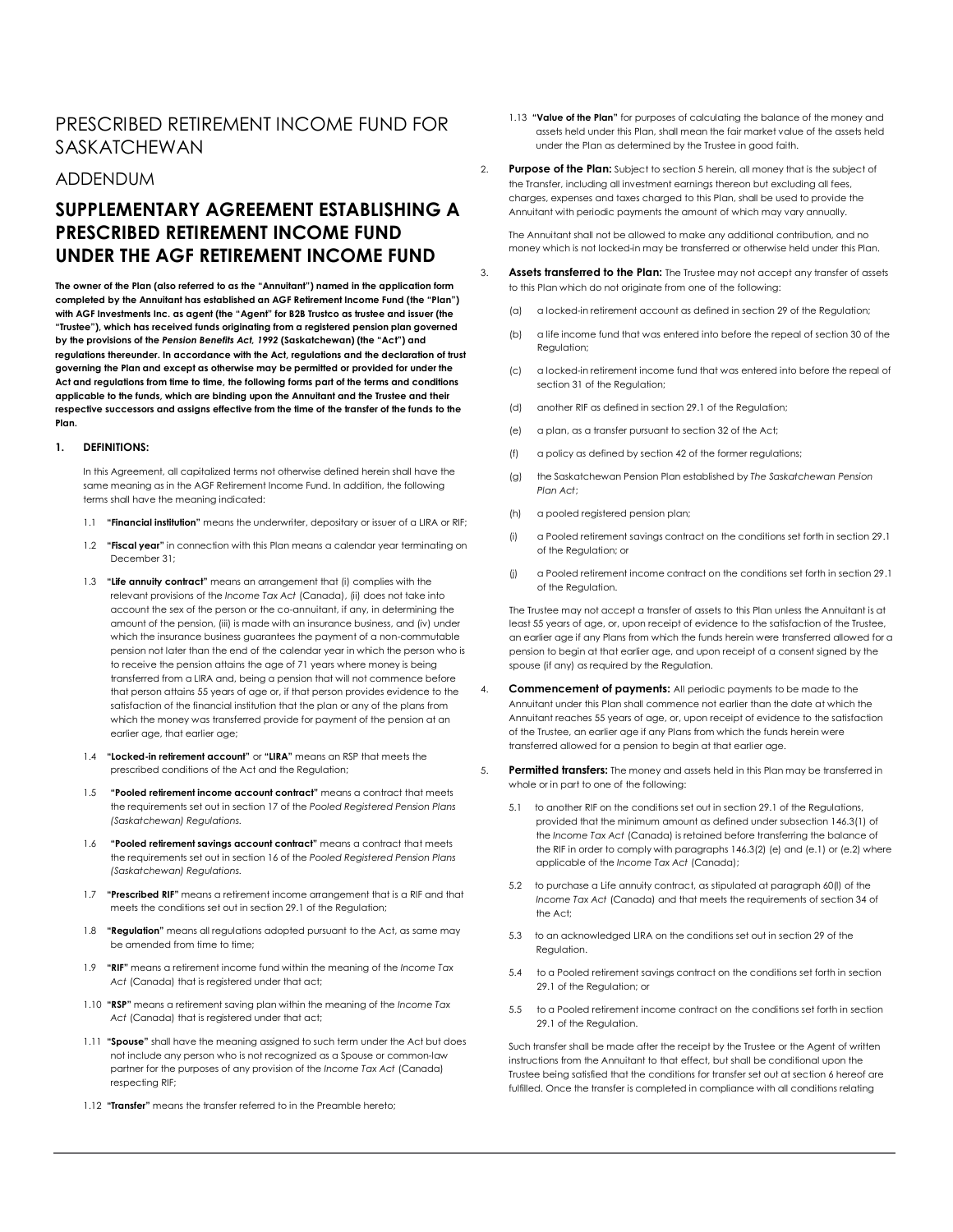with this Plan to the extent of the transfer. thereto, the Trustee and the Agent shall be released from any liability in connection

Notwithstanding the above, the Trustee shall never be obliged to refund in advance the investments held under the Plan for purposes of transfer and may, at its entire discretion, either (i) delay the requested transfer accordingly, or (ii) where such investments consist of identifiable and transferable securities, effect the transfer by the remittance of such securities.

 6. **Conditions for transfer:** Before transferring any money from this Plan to another Financial institution, the Trustee shall advise the transferee Financial institution in writing of the status of the money being the object of the transfer and shall make the transfer subject to the compliance with the conditions set forth in section 29.1 of the Regulation.

 Where the Trustee does not comply with any one of the above conditions, if the amount that would have been provided had the money not been paid out or transferee Financial institution fails to pay the money transferred in the form of a pension or in the manner required or permitted by the Act or the Regulation, the Trustee shall provide or ensure the provision to the Annuitant of a pension in an transferred contrary to the provisions of the Act or the Regulation.

- 7. **Improper payments:** Should the balance of the money held under this Plan be paid out contrary to the Act or the Regulation, the Trustee will provide or ensure the provision to the Annuitant of a pension in an amount that would have been provided had the balance of money not been so paid out.
- Spousal relationship Breakdown: Notwithstanding any contrary provision of this Agreement, this Account shall be subject, mutatis mutandis, to the Provisions of Part IV of the Act relating to marriage breakdown.
- 9. **Exemption from seizure:** The money and assets held under this Plan may not be assigned, charged, alienated or anticipated and shall be exempted from execution, seizure or attachment, except to the extent provided by law. Any transaction purporting to assign, charge, alienate or anticipate the money or assets held under this Plan is void.
- 10. **Death of the Annuitant:** Should the Annuitant die before the transfer or the withdrawal of the whole of this Plan, notwithstanding any other provision of this Agreement, the money and assets held under this Plan shall be payable by way of lump sum to (i) the Annuitant's Spouse, if any, where the Annuitant was a member of the plan from which the money was transferred either directly or indirectly and the Spouse survives the Annuitant for 30 days or more, unless a spouse's waiver in Form 2 in the Regulations has been signed by the spouse and filed with the issuer; or (ii) in all other cases, to any beneficiary lawfully designated to receive same or, in the absence of such designation, to the estate of the Annuitant. Such payment shall be effected after receipt by the Trustee of satisfactory evidence of the Annuitant's death and of entitlement to the funds in question.
- 11. **Representations and warranties of the Annuitant:** The Annuitant represents and warrants to the Trustee the following:
	- 11.1 that an entitlement to receive a pension under a Plan is vested in him/her;
	- 11.2 that he/she is entitled to effect a transfer of his/her pension entitlements pursuant to the Act; and
	- 11.3 that the funds transferred herein were locked-in funds resulting directly or indirectly from the commuted value of the Annuitant's pension entitlements and are transferred herein pursuant to the Act or the Regulation;
	- 11.4 that the provisions of the Plan do not prohibit the Annuitant from entering in this Agreement and, in the event that such prohibition does exist, the Trustee shall not be liable for the consequences to the Annuitant of executing this Agreement nor for anything done by the Trustee in accordance with the provisions hereof;
	- 11.5 where the Annuitant has a Spouse, the Spouse has consented to the Transfer in the manner prescribed by the Act and the Regulation.
- 12. **Representations and warranties of the Trustee:** The Trustee represents and warrants to the Annuitant that a specimen certified copy of the Retirement Income Plan and this Agreement, including any amendments thereto, has been filed with the Superintendent of Pensions for Saskatchewan that same was approved by the Superintendent and that such approval has not been revoked.
- 13. **Governing terms:** The money which is the object of the transfer shall be held by the Trustee in accordance with the terms of the Retirement Income Plan and the provisions of this Agreement, provided that in the event of any conflict between the provisions of the Retirement Income Plan on the one hand and this Agreement on the other, the provisions of this Agreement shall prevail.
- 14. **Governing law:** This Agreement shall be governed by the laws of the province of Saskatchewan.
- 15. **Assigns:** This Agreement shall be binding upon the parties hereto and their respective heirs, executors, administrators, successors and assigns.